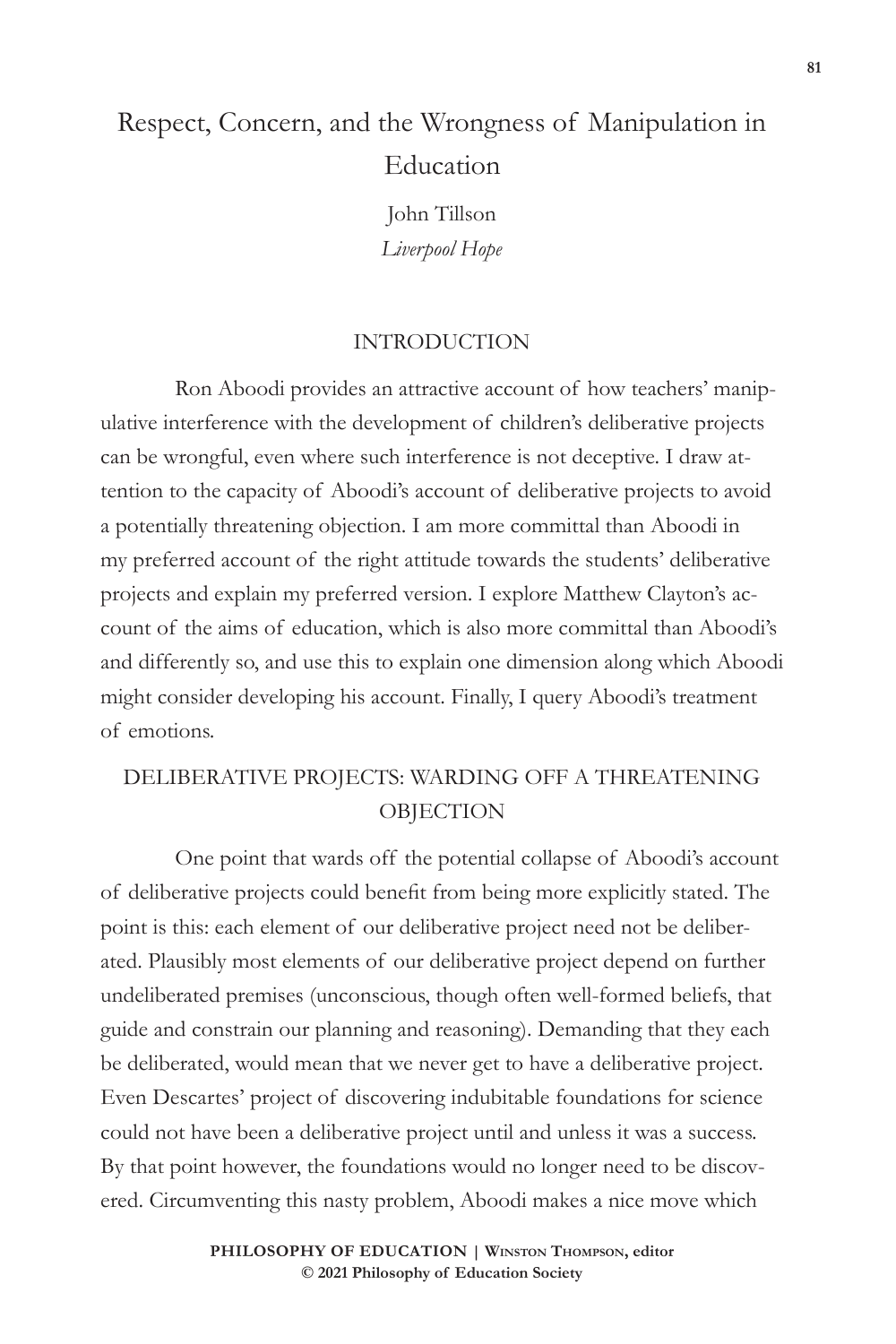he does not trumpet, but which I will trumpet for him: each element of our deliberative project need not be deliberated in order to form part of our deliberative project. If we rely on some element (as a suppressed unreflective premise), that will suffice; we need not know that we are relying on it, or even that we have it.

#### DELIBERATIVE PROJECTS: A MORE COMMITTAL VERSION

Aboodi seems to favor the view that deliberative projects can improve along several dimensions. I think they improve along just one master dimension: responsiveness to reasons. Humans have various reasons to think, feel, and act, but it is often hard for us to notice these reasons or respond to them appropriately. Education ought to equip and incline individuals to seek, discern, and respond to reasons appropriately. Indeed, this is just what (appropriate) responsiveness to reasons consists in. Our reasons (most generally) are to act in ways that serve our wellbeing, give meaning to our lives, and constrain our actions to within a morally permissible range.

Even where we act as the relevant reasons would have us act, if we do not act *for* those reasons, we may not (fully or even partially) realize the value of acting as the reasons would have us act (this is all most obvious in the case of acting in ways that conform with other people's moral rights). Furthermore, where we act as the relevant reasons would have us act, if we do not have a general and reliable disposition to act *for those reasons*, we are at risk of acting other than the relevant reasons would have us act on other occasions.

Noticing and responding to reasons requires various dispositions and skills. Dispositions and skills in seeking and sharing information, in forming and revising beliefs and betting behavior in ways that respond to the shifting sands of available evidence (including in discerning the credibility of testimony), and in discerning the value or disvalue of outcomes. The crucial question is what reasons we have to be responsive to; some of the reasons we should be responsive to are moral ones. If we have moral reason not to interfere with people's deliberative projects, plausibly this ought to be part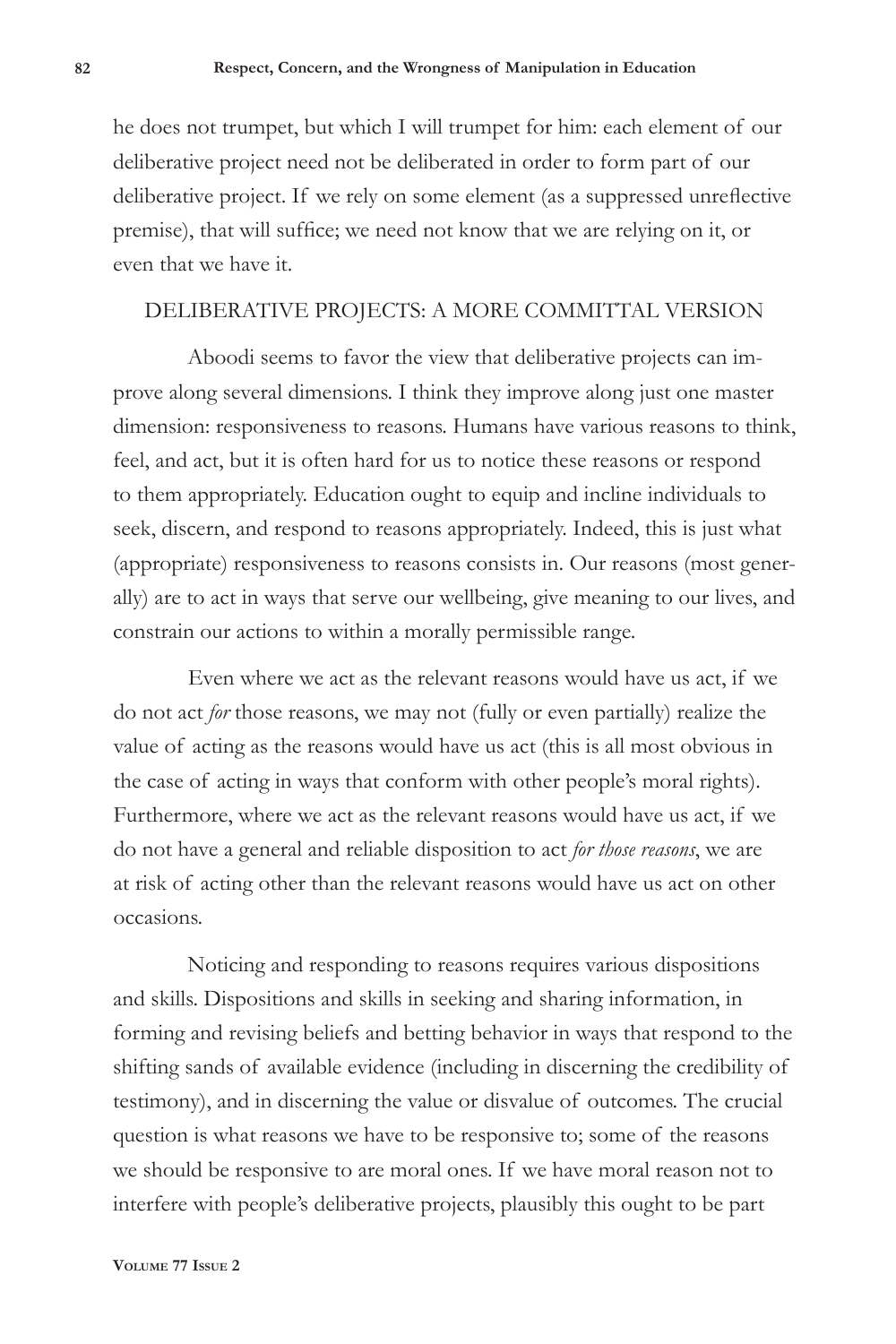of the moral reasons responsiveness that educators ought to equip children with. I doubt, for instance, that it is only educators who would have such a reason (for example, merely because they have agreed not to interfere in this way, say).

Relatedly, I think that what manipulation typically undermines is our responsiveness to reasons:

> 1. The reasons-responsiveness of our actions and choices in particular circumstances, and in planning longer term, larger scale projects

2. Our capacity and inclination to seek out, to discern, and to respond appropriately, more generally.

### PERFECTIONISM VERSUS ANTI-PERFECTIONISM

Aboodi has been careful not to say that children have a weighty interest in developing their own deliberative projects, allowing instead that there can be consequentialist reasons to enable children to form such projects (for example, adopting a deliberative project-enabling policy towards children on the whole conduces to a greater global net value). A more committal version of the thesis has been advanced by Matthew Clayton.<sup>1</sup> For Clayton there are two chief educational aims: equipping children with the opportunity and wherewithal to form 1) a conception of justice and 2) a conception of the good (as well as to be constrained and guided by these). Manipulative, coercive, and deceptive shaping of these conceptions are all ways in which the claims to form such conceptions can be violated. Constraints of justice, however, add a plausible limitation to the kinds of conceptions of the good we may form and act on (and even have an interest in forming and acting on). They also add a plausible limitation to the kinds of conceptions that others must refrain from interference with (for example, we have no valid claim to form or pursue racist conceptions of the good, or to be free from interference in doing so).

I agree with Aboodi that our fallibility and limitations as human beings call for epistemic humility regarding the soundness of prudential, moral,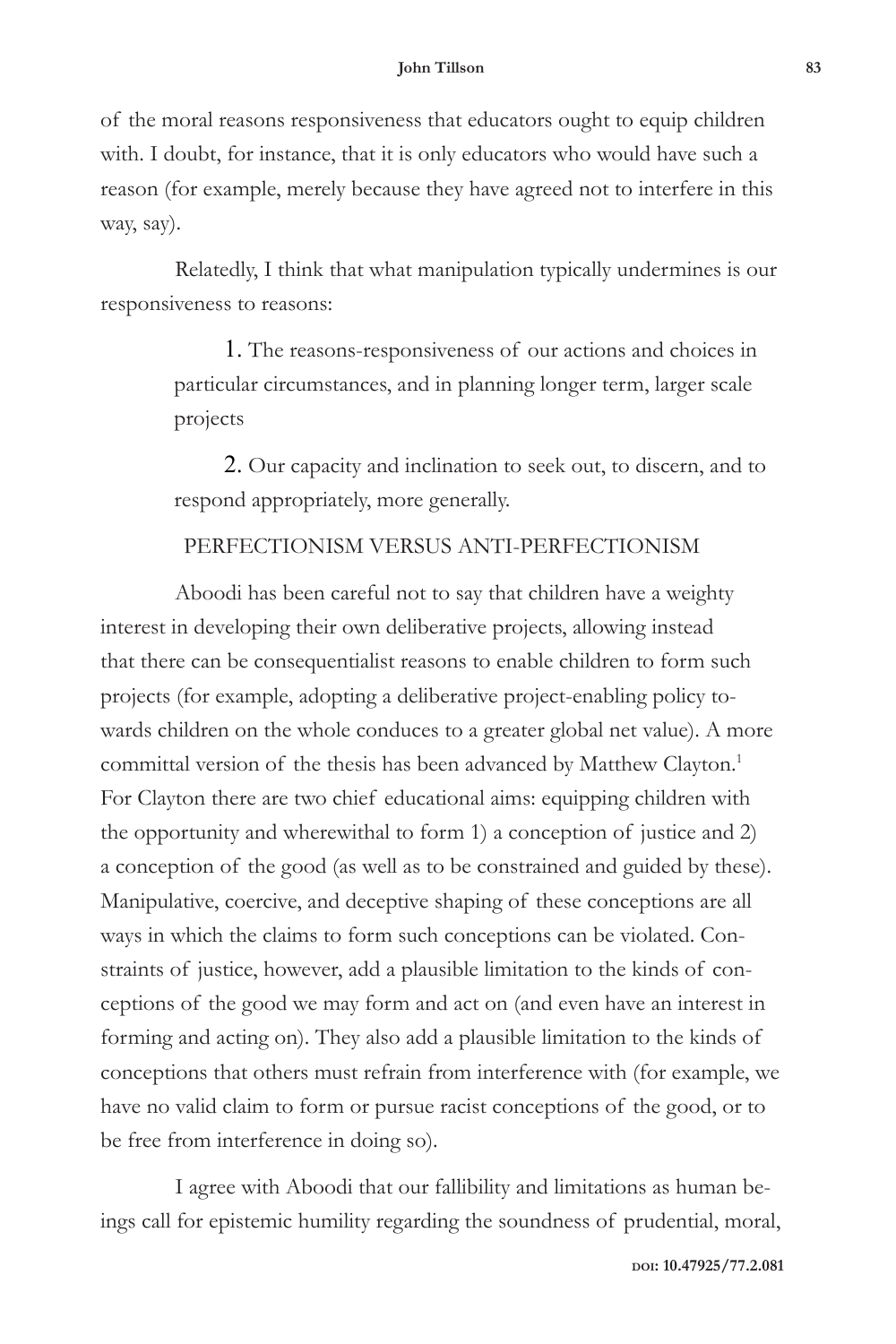and religious standards. However, Clayton thinks something much stronger: that acting out of concern for individuals, must be constrained by a requirement to treat them with respect.

Acting (only) from concern: overriding people's deliberative projects where it is in their objective interests for one to do so.

Acting from respect: not overriding people's deliberative projects even where it is in their objective interests for one to do so.

Aboodi is perhaps ambivalent about whether there are respect-based grounds for noninterference. However, policy consequences will require coming to a view. It can be the case that whichever general outlook one adopts, the same policies are recommended, but this fact will be hostage to fortune. Clayton for instance, will not equip children with or alert them to a full range of reasons that they have. Instead he will equip them with primary social goods, which are useful in the pursuit of almost any understanding of the good. Concern without respect means manipulative interference is only ever somewhat superficially wrong; more deeply you should paternalistically manipulate people whenever that yields their greatest paternalistic good. Allowing respect to override concern can mean that people miss out on their known objective good.

#### ABOODI'S TREATMENT OF EMOTIONS

For Aboodi, manipulation can involve mobilizing psychological mechanisms. For me, emotions can be warranted by reasons, and they can make us responsive to reasons. Emotions may play an ineliminable role in motivation, so that without them we could not act at all. First, appreciative understanding, as distinct from more formal and disinterested forms of understanding may require particular emotions since they are apt responses or colorations of relevant facts, as Michael Hand observes:

> [C]ognition and affect are not at all easy to separate: an integral part of coming to understand the facts, theories, texts and narratives that make up the cognitive content of the curriculum is coming to feel their interest and excitement, their inspiration or